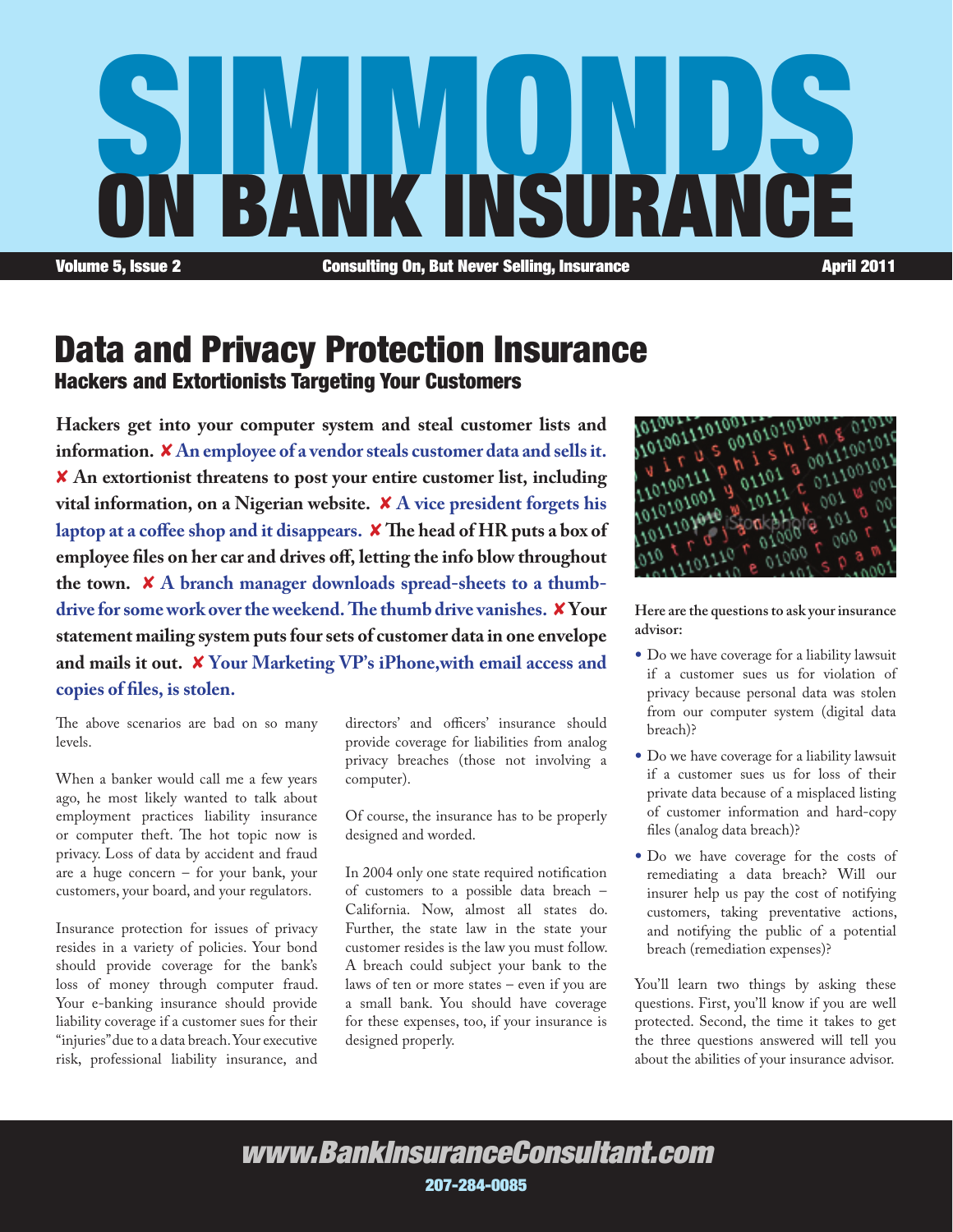

#### *Scott Simmonds, CPCU, ARM, CMC*

Scott Simmonds is the Unbiased Insurance Guy,™ and banks are his specialty.

He provides information and advice to banks and other businesses around the US and never sells insurance.

Scott has written five books for insurance buyers, including

*Simmonds on Bank Insurance* and *The Bank Insurance Assurance Toolbox*. He has been quoted in the *Wall Street Journal*, *Money*, *Inc.*, *Fortune*, *Investor's Business Daily*, on CNN.com, *Smart Money*, and countless local and industry publications, including several state bank association magazines.

Scott has 30 years of insurance experience, the last ten as an unbiased insurance consultant. He has provided insurance advice and counsel to hundreds of companies, large and small, throughout the US.

He lives with his family and works on the coast of Maine.

#### **"Your work for us is as important as any insurance policy we buy."**

*– Bill Swales, Bangor Savings Bank*

## Real Questions <sup>|</sup>Q&A<sup>|</sup> Real Answers

Q:Our bank sponsors several youth sports teams in the community. Are we covered if someone gets hurt?

A:Let's consider the possibilities. A player is injured. A spectator is injured. A child is molested. A car full of kids are injured in an accident on the way to a game. An employee who is serving as the coach is injured.

Four insurance policies come into play in the above examples. Look to the general liability policy when there is bodily injury and property damage. If an injured player or spectator sues the bank, the bank's general liability insurance will, in most cases, respond. Liability from an auto accident should be covered by the bank's auto insurance. A bank employee should not look to the bank's insurance to pay for damage to her car while transporting kids to a baseball game; that's the employee's personal insurance.

In some states an employee who is coaching a sponsored team has been found to be covered by workers' compensation. That is not the usual case, though. Coaching is usually a leisure activity.

Bankers should be aware that some insurers

will excluded sponsorship or participation in athletic activities from general liability insurance. Review your policy.

I have left the least pleasant scenario for last: sexual abuse. We are talking about an illegal and intentional act by the perpetrator. No liability insurance policy will cover the person who commits such a foul act. There may be defense cost coverage for civil suits in some instances.

Of concern is a suit brought against the bank by the parents of an injured child. Sexual abuse is not excluded by most general liability policies. So if a coach molests a child and the parents bring suit against the coach and the bank (as sponsor of the team), the coach would not have coverage (intentional act) but the bank would. Again, make sure your general liability insurance does not have a specific exclusion for such events.

I would suggest that any bank sponsoring a youth activity take care to review the screening procedures for the adults who work with the kids – sports, scouting, after-school programs, student exchange, and the like. There should be criminal background checks and reference checks. Not only will you be protecting the children involved, you will also be protecting your bank and its reputation.

The public relations issues resulting from any connection to an abused child are huge. You owe it to yourself and to your community to be sure that the kids are safe.

Q:A customer has asked that our courier swing by each day to pick up their deposit (cash and checks). If our driver is robbed or the deposit is lost, do we have coverage?

A: If the courier is an employee, yes. If the courier is an independent contractor or is working for a transportation company, then there is only coverage (in most bonds) if the money were being transported in an armored car.

# **Are banks subject to OSHA?**<br>Sext. banks have to follow OSHA

A:Yes, banks have to follow OSHA regulations – as do all US workplaces. Banks are, however, exempt from the injury and illness report requirements, unless your institution has been specifically required to file. Further, banks must file a report of a workplace accident that results in a death or the hospitalization of three or more employees. Everything you ever wanted to know about OSHA is at *www.OSHA.gov*.

Note: Your questions for this section are welcome. Email *Scott@ScottSimmonds.com.*

*www.BankInsuranceConsultant.com* Scott@ScottSimmonds.com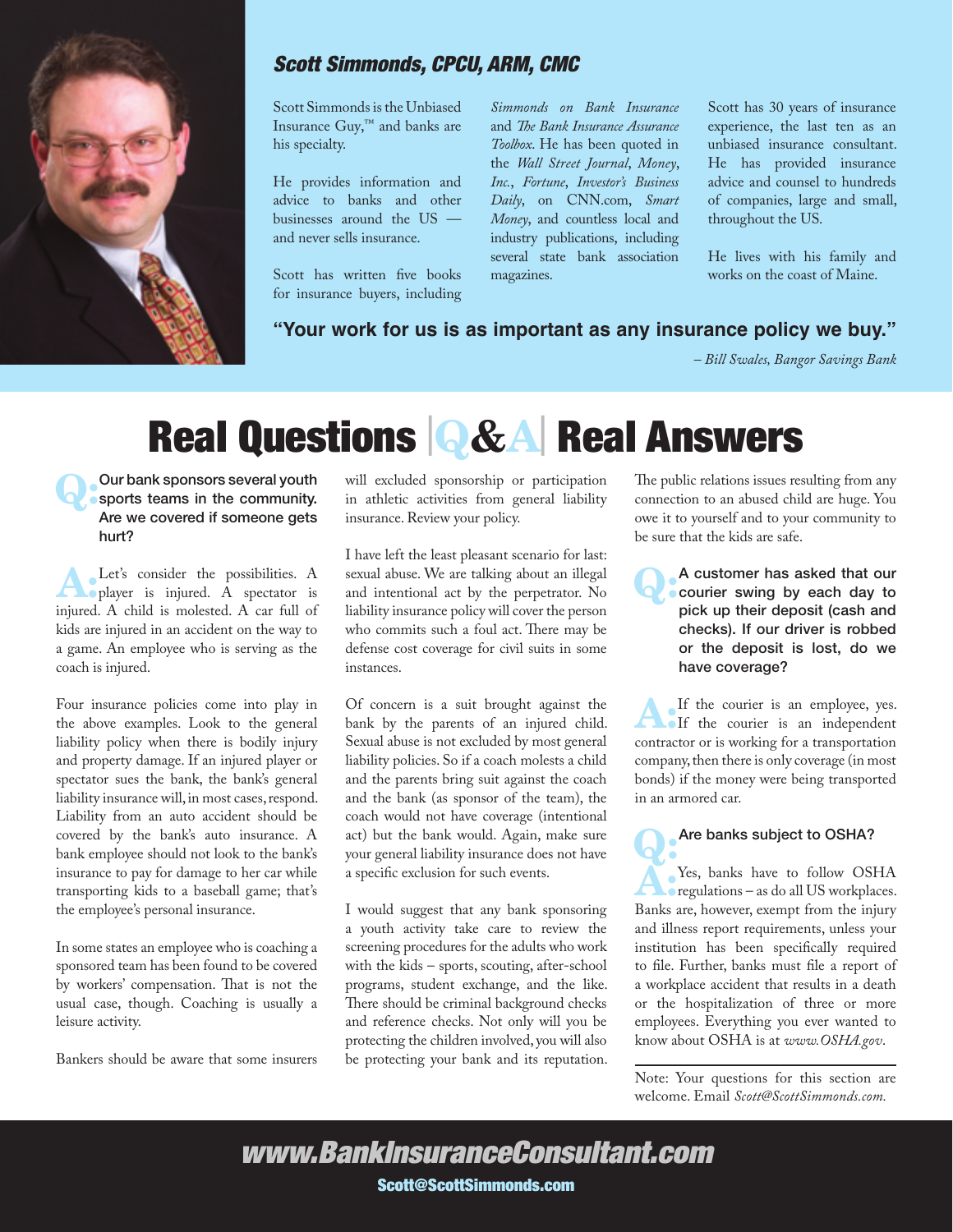## Diary of a Typical Bank Insurance Review

Well over 75% of the calls I get are from bankers who want a review of their bank's insurance coverage. The process is straightforward. Send me your policies and other information. I'll review it, ask some questions, and report the issues I find. Once I get the info I need, I can finish a review and have your bank moving towards improved insurance coverage within 15 days.

Here is the timeline from one of my recent projects:

**DAY 1** CFO of ABC Bank emails me. He is interested in a review of his bank's insurance. We discuss his bank's situation, current insurance, and his objectives. The call takes less than twenty minutes. Later that night I email a proposal that outlines the project's objectives, accountabilities, and fee.

**DAY 5** The CFO gets back to me, asking to move forward. He signs the proposal and cuts me a check for my fee. I email him a letter to send to his agent requesting information for the project summary of insurance, loss runs, and the like.

**DAY 8** I receive a box of the bank's insurance policies, sent by the CFO. I start my review of coverage. (Note: more and more banks are scanning their policies and emailing them. This speeds up the review process.)

**DAY 10** I receive information from the bank's current insurance agent. Since I have the info I need, I call the CFO and we set a date for the review conference call.

**DAY 15** I email the CFO a copy of my findings to be used in our phone call later in the day. At the appointed time we review the issues and I provide my recommendations. The CEO, CFO, and SVP of the bank are on the call. We set action plans and accountabilities for each issue. We set a date for the next conference call to review progress.

To start the process just send me an email at *Scott@ScottSimmonds*.*com* or call me at 207-284-0085. After a short conversation, I will send you a proposal, bank references, and everything you need to make the decision to go forward.

### *A Complete Insurance Review in 15 Days*

Once I complete a review of your bank's insurance, you will have a better understanding of your insurance. You'll know the coverage you have, and the coverage you don't have. You'll have specific recommendations on how to improve your coverage, and tactics to broaden your insurance protection.

It all starts with a phone call or an email.

## *Banker's Bond Bugaboos — A Free Bank-Insurance Teleseminar*

Join me for a fast-paced, information packed 45 minutes of unbiased insight into the coverage issues presented by the current crop of banker's bonds. We'll talk about coverage, the marketplace, endorsements, things to look out for, and stuff to ask for. Practical, easily implemented ideas every bank can use.

You will not get a sales pitch here. Valuable information, implementable now. Learn some of the common coverage holes.

#### When: April 29, 2011 – 1:00 pm Eastern

#### Where: Call in and listen from any phone

Bankers, register for free by emailing *Scott@ScottSimmonds.com*. Just ask to be added to the attendee list. No obligation, of course. Seats are limited. Register now.

## Did You Miss Our February Teleseminar?

We spent almost an hour talking about a wide range of bank insurance issues – coverage, bidding, the marketplace, coverage problems... A great session covering lots of insurance stuff that you will not hear anyplace else.

Email *Scott@ScottSimmonds.com* for free access to the recording and copies of the slides.

## *How Much Coverage Is the Right Amount of Coverage?*

While no chart can tell you how much insurance is enough, I can tell you when you don't have enough. From a wide range of sources and experience I have put together a matrix of minimum insurance coverage for a wide range of bank asset classes. I call it Recommended Coverage Minimums. Should you have \$1,000,000 in fidelity coverage or \$3,000,000? Is \$3,000,000 of directors' and officers' insurance enough? How much umbrella liability insurance should you have?

For your free copy or my recommended minimums just email me at *Scott@ScottSimmonds.com*.

*www.BankInsuranceConsultant.com* 207-284-0085